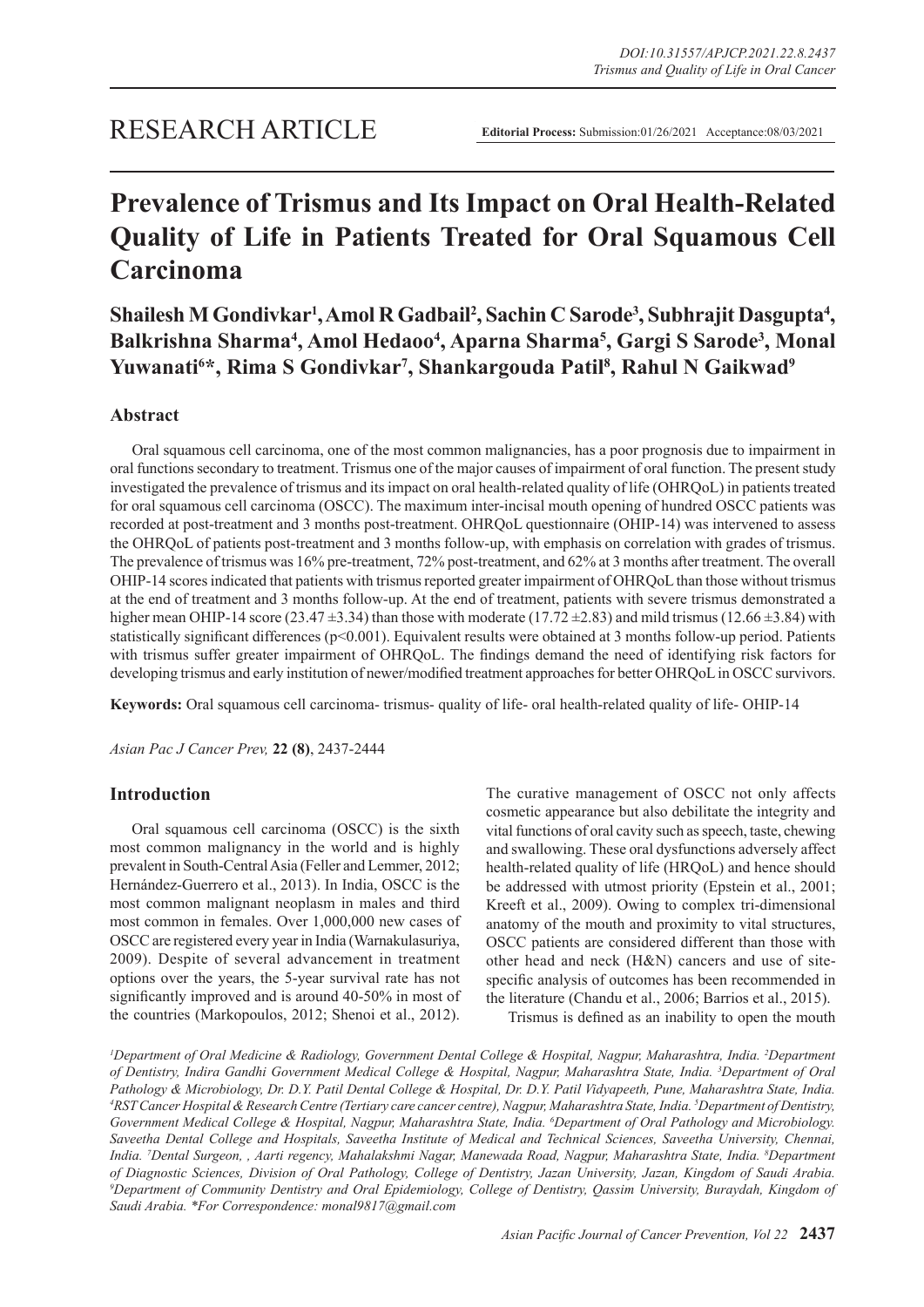#### *Shailesh M Gondivkar et al*

or difficulty in mouth opening mostly secondary to spasm of the muscles of mastication (Melchers et al, 2009; Bensadoun et al, 2010). Healthy individuals usually have maximal inter-incisal mouth opening (MIO) in the range of 36-55 mm and MIO of  $\leq$  35 mm is regarded as trismus (Dijkstra et al., 2006). Trismus in OSCC patients can be caused by various factors such as infiltration of tumour in the muscles of mastication and temporomandibular joint, radiation-induced fibrosis, post-surgical scarring (Tanaka, 1993; Stubblefield et al., 2010), or associated pre-existing oral submucous fibrosis (Gadbail et al., 2017). The literature reported variation in the incidences of trismus in treated H&N cancer patients with a range of 28% to 79% (Johnson et al., 2010; Lee et al., 2012; Pauli et al., 2013; Wetzels et al., 2014; Steiner et al., 2015). This variation could be attributed to non-homogeneity of inclusion criteria, cut-off values of trismus and follow-up periods. The trismus in these patients results in persisting great difficulties in routine day-to-day activities including chewing, drinking, speaking, maintaining oral hygiene and receiving dental interventions, thereby deteriorates the oral health-related quality of life (OHRQoL) and over the time leads to impairment of different aspects of HRQoL (Lee et al., 2012).

Although trismus has been recognized to have large impacts on HRQoL in patients treated for H & N cancer, there is still lack of knowledge about its impact on OHRQoL in OSCC treated patients. Looking at the continuously increasing number of OSCC cases globally and being a neglected part, the present study was designed to estimate the prevalence of trismus and to analyze its impacts on OHRQoL in patients treated for OSCC.

#### *Objective*

Primary objective: To determine the effect of trismus on OHQoL in OSCC-treated patients.

### **Materials and Methods**

#### *Study design and patients*

The present cross-sectional, observational, prospective study was conducted in all OSCC patients treated at tertiary care cancer hospital in India during a period of June 2019 to May 2020. Eligibility criteria were histopathological confirmed diagnosis of OSSC; treated with primary surgery, with or without adjuvant radiotherapy (RT); cancer-free survival for  $> 3$  months; all age-gender. Patients were excluded if they: have terminal stage OSCC; with systemic disease; received pre-treatment chemo or radiotherapy; unable to complete questioner. Informed consent was collected from all enrolled patient prior to data collection. The study protocol was approved by the Institutional Ethics Committee of Cancer Relief Society's RST Regional Cancer Hospital, Nagpur, India, on 20th June 2019 (approval no. RST/RCH: 444).

#### *Data collection and QoL instrument used*

Baseline characteristics on patents age, gender, habit, tumor site, TNM stage, histopathological variant, treatment (surgical treatment, radiation dosages and CT cycles), comorbidity. Inter incisal distance (MIO) and OH-QoL was measured preoperatively, post-operatively and 3 months after the treatment.

MIO was measured using digital caliper in millimeter. (Dijkstra et al., 2006) Trismus was classified based on criteria as mild (31-35 mm), moderate (26-30 mm) and severe (< 25 mm) (Thomas et al., 1988; Martins et al., 2020). In edentulous patients, distance between alveolus ridge was measured.

OHRQoL was measured using validated 14 item short version of OHIP- Hindi language (OHIP-14). The OHIP-14 includes seven dimensions of impact: functional limitation, physical pain, psychological discomfort, physical disability, psychological disability, social disability and handicap. Trained specialists recorded response from the patients on a 5-point Likert scale (ranging from 0 to 4): never  $(0)$ , hardly ever  $(1)$ , occasionally (2), fairly often (3), and very often (4) (Slade et al, 2005) Additive method was used to obtain overall OHRQoL (range 0-56). A higher total score indicates a poor OHRQoL.

#### *Statistical analysis*

Mean score for MIO and OHIP14 was calculated The Statistical Package for the Social Sciences (SPSS), version 17.0 was used for statistical analysis. Patients characteristics were presented using descriptive statistics as number, percentage, mean and standard deviation. To evaluate the associations between the OHIP (dependent variable) and MIO, histopathology, treatment, tumor site, TNM stage (independent variables), multiple linear regression analysis was performed. In addition, to determine the difference in between MIO and OHIP score, postoperatively and at 3 months follow-up, paired t-test was conducted.

### **Results**

#### *Demographic characteristics*

Hundred and fifteen patients with OSCC were admitted between June 2019 between May 2020 to the tertiary Cancer care Hospital: 15 were excluded, and 100 met the inclusion criteria. Twelve patients were noneligible for the reasons including: six patients denied for participation, four secondary to poor general health and two for unspecified reasons. Three patients died prior to follow-up at 3 months post-treatment.

Characteristics of OSCC patients are reported in Table 1. Mean age of the patients was  $47.2 \pm 12.11$  (median 45; range 20-80) years and males (77%) comprised more than two third of the study participants. The most frequent site of OSCC was gingivo-buccal sulcus (42%) followed by buccal mucosa (23%). The 48 % OSCC patient were in stage IV. 47 patients were treated with surgery alone whereas 22 patient with additional RT. Rest of the patients with surgery, adjuvant RT concurrent chemoradiation  $(n=31)$ .

The prevalence of trismus among the OSCC treated patients was 72 %. The mean MIO at posteratively and three follow-up was  $28.3 \pm 7.6$  and  $31.5 \pm 8.2$ mm (Table 2). 72 patients had trismus after treatment whereas 62 patients had trismus after 3 months. Out of 72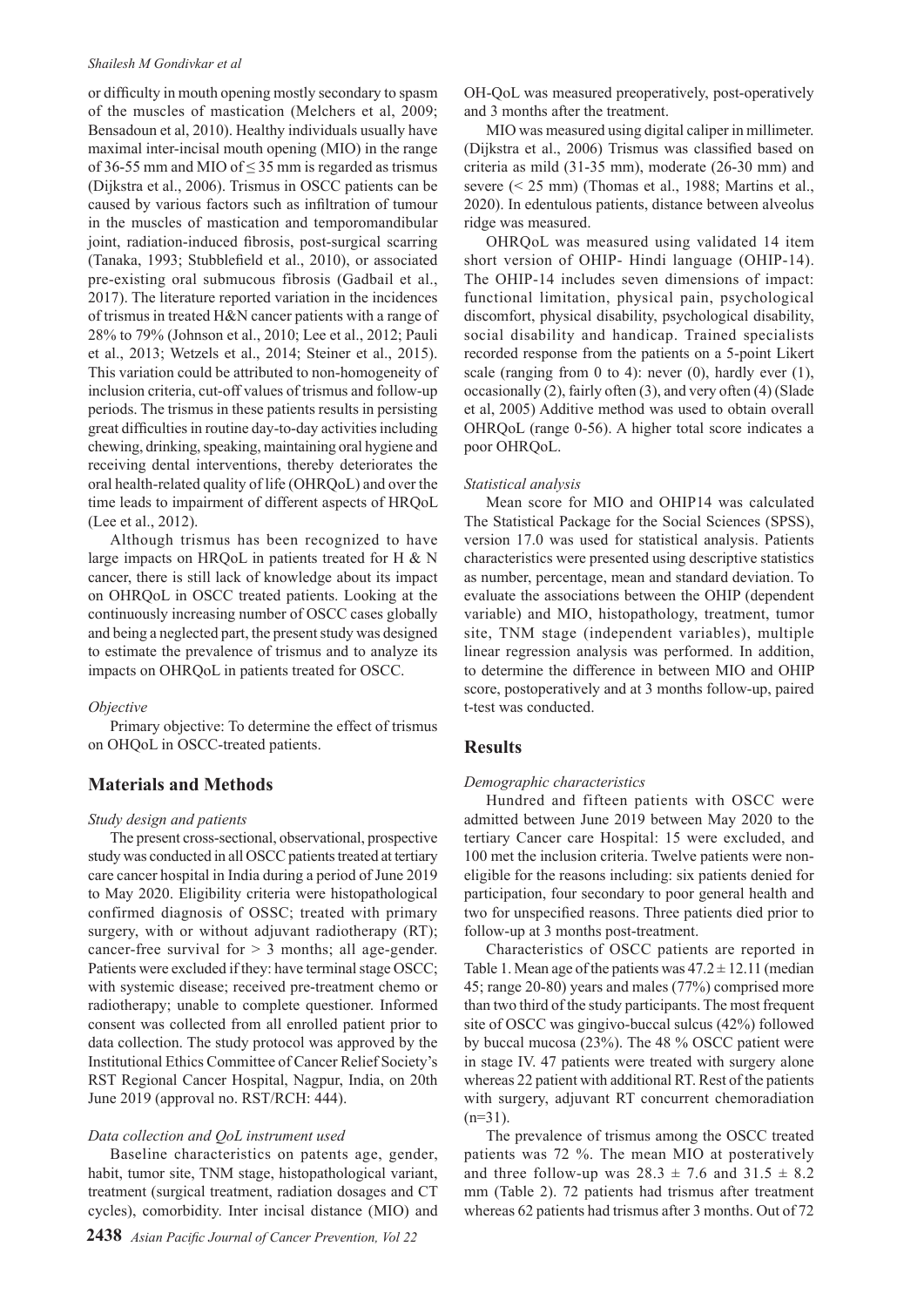Table 1. Characteristics of OSCC Patients

|                           | $(N=100)$ %  |
|---------------------------|--------------|
| Age - Age Cat             |              |
| <45                       | 54 (54.0%)   |
| >45                       | $46(46.0\%)$ |
| Gender                    |              |
| Male                      | $77(77.0\%)$ |
| Female                    | 23 (23.0%)   |
| <b>Histology Variants</b> |              |
| <b>WDSCC</b>              | 37 (37.0%)   |
| <b>MDSCC</b>              | 55 (55.0%)   |
| <b>PDSCC</b>              | $8(8.0\%)$   |
| Treatment                 |              |
| Surgery                   | 47 (47.0%)   |
| $Surgery + Radio$         | $22(22.0\%)$ |
| Surgery + Radio(chemo)    | 31 (31.0%)   |
| TNM stage                 |              |
| T                         | $16(16.0\%)$ |
| $\mathbf{I}$              | $17(17.0\%)$ |
| IΙI                       | 19 (19.0%)   |
| IV                        | 48 (48.0%)   |
| Site-Cat                  |              |
| Labial Mucosa             | $5(5.0\%)$   |
| Buccal mucosa             | 24 (24.0%)   |
| GB sulcus                 | 43 (43.0%)   |
| Palate                    | $4(4.0\%)$   |
| Tongue                    | 14 (14.0%)   |
| Retromolar                | $9(9.0\%)$   |
| Floor of mouth            | $1(1.0\%)$   |

patient with trismus postoperatively, 11, 15, and 46 had mild, moderate, and severe, respectively. After 3 months follow-up, 8, 21, and 33 had mild, moderate, and severe trismus, respectively. The MIO after 3 months shows significant improvement with mean difference 3.23 mm (95 %CI,  $(3.45-3.01)$ , P < .001,) (Table 3). The mean MIO in OSCC patient treated with surgery, Surgery and RT, and surgery, RT and chemotherapy was Table 4. The OSCC patient have undergone the combined treatment had less MIO or more trismus than patient treated with trismus or surgery plus radiotherapy suggestive of influence of treatment in development of trismus in our study patients.

The validated Hindi version of OHIP-14 questionnaire used. Total OHIP score was calculated using additive method with range 0-56. Postoperatively the mean OHIP score was  $17 \pm 6.7$  whereas it was improved after 3 months to  $8.6 \pm 6.2$  with mean difference of 8.37 (95 %) CI (7.92-8.82),  $P = \langle .001 \rangle$ . The trismus had a significant negative correlation with OHIP score with 1 mm increase trismus causing  $0.4741$  increase OHIP score. ( $\mathbb{R}^2$ .809, P= <.001) (Figure 1 and Figure 2). In addition, those with severe trismus and moderate trismus posteratively had higher OHIP score as compared to those without trismus or mild trismus.

We also evaluated the age; gender, site, histology, TNM grade, and treatment variables influence postoperative and three-month follow-up OHIP score (Table 5 and Table 6). Except treatment, no other variable were able to predict the higher OHIP score postoperatively and after 3 months. Those treated with combined modalities and IV TNM stage had a significant impact on OHIP score than patients treated with surgery or surgery with radiotherapy. Combined modality treated caused 0.94 increase in OHIP score.



Figure 1. Correlation of OHIP Score and Mouth Opening (Post-Operative)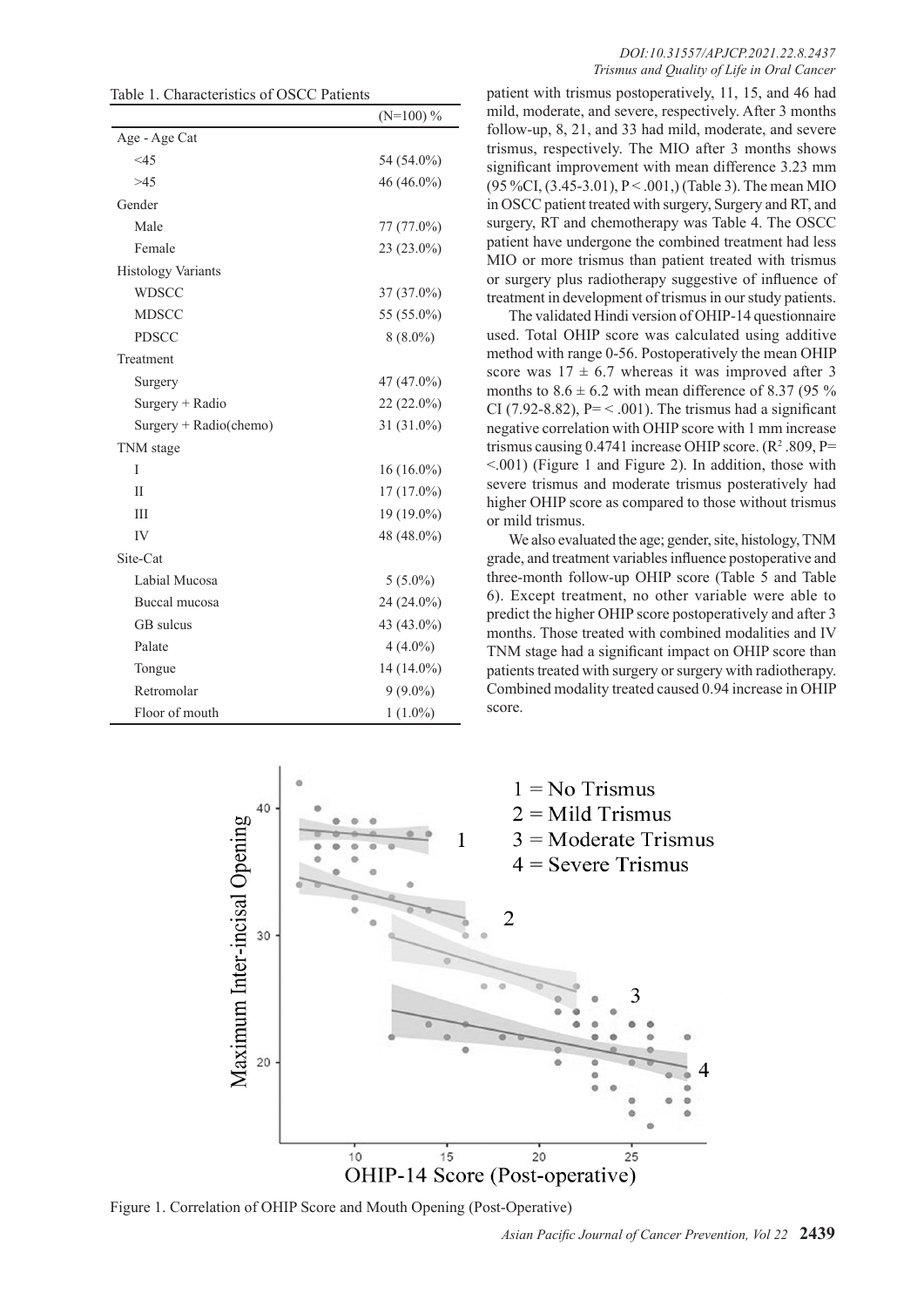| Table 2. Levels of Trismus among Different Variables |  |  |
|------------------------------------------------------|--|--|
|------------------------------------------------------|--|--|

|                        | No trismus<br>$(N=28)$ | Mild $(N=15)$   | Moderate<br>$(N=11)$ | Severe<br>$(N=46)$ | Total<br>$(N=100)$ | p value                  |
|------------------------|------------------------|-----------------|----------------------|--------------------|--------------------|--------------------------|
| OHIP <sup>*</sup>      |                        |                 |                      |                    |                    | ${}< 0.001$ <sup>1</sup> |
| Mean (SD)              | 10.0(2.0)              | 11.4(2.6)       | 17.6(3.1)            | 23.0(3.9)          | 17.0(6.7)          |                          |
| Range                  | $7.0 - 14.0$           | $7.0 - 16.0$    | $12.0 - 22.0$        | $12.0 - 28.0$      | $7.0 - 28.0$       |                          |
| $\rm MO$ *             |                        |                 |                      |                    |                    | ${}< 0.001$ <sup>1</sup> |
| Mean (SD)              | 38.0(1.3)              | 33.0(1.4)       | 27.5(1.8)            | 21.0(2.5)          | 28.3(7.6)          |                          |
| Range                  | $36.0 - 42.0$          | $31.0 - 35.0$   | $26.0 - 30.0$        | $15.0 - 25.0$      | $15.0 - 42.0$      |                          |
| $\rm{MIO}$ **          |                        |                 |                      |                    |                    | ${}< 0.001$ <sup>1</sup> |
| Mean (SD)              | 41.8(1.6)              | 36.7(2.1)       | 30.4(2.2)            | 23.8(2.8)          | 31.5(8.2)          |                          |
| Range                  | $39.0 - 45.0$          | $34.0 - 40.0$   | $28.0 - 34.0$        | $17.0 - 29.0$      | $17.0 - 45.0$      |                          |
| OHIP**                 |                        |                 |                      |                    |                    | ${}< 0.001$ <sup>1</sup> |
| Mean (SD)              | 2.3(2.2)               | 3.3(2.7)        | 10.3(3.3)            | 13.8(4.0)          | 8.6(6.2)           |                          |
| Range                  | $0.0 - 9.0$            | $0.0 - 8.0$     | $6.0 - 17.0$         | $6.0 - 21.0$       | $0.0 - 21.0$       |                          |
| Gender                 |                        |                 |                      |                    |                    | 0.013 <sup>2</sup>       |
| Male                   | 25.0 (89.3%)           | $12.0(80.0\%)$  | $11.0(100.0\%)$      | 29.0 (63.0%)       | 77.0 (77.0%)       |                          |
| Female                 | $3.0(10.7\%)$          | $3.0(20.0\%)$   | $0.0(0.0\%)$         | $17.0(37.0\%)$     | 23.0 (23.0%)       |                          |
| Histology Variant      |                        |                 |                      |                    |                    | ${}< 0.0012$             |
| <b>WDSCC</b>           | 25.0 (89.3%)           | $8.0(53.3\%)$   | $0.0(0.0\%)$         | $4.0(8.7\%)$       | 37.0 (37.0%)       |                          |
| <b>MDSCC</b>           | $3.0(10.7\%)$          | 7.0(46.7%)      | $9.0(81.8\%)$        | 36.0 (78.3%)       | 55.0 (55.0%)       |                          |
| <b>PDSCC</b>           | $0.0(0.0\%)$           | $0.0(0.0\%)$    | $2.0(18.2\%)$        | $6.0(13.0\%)$      | $8.0(8.0\%)$       |                          |
| Site                   |                        |                 |                      |                    |                    | ${}< 0.0012$             |
| Labial Mucosa          | $5.0(17.9\%)$          | $0.0(0.0\%)$    | $0.0(0.0\%)$         | $0.0(0.0\%)$       | $5.0(5.0\%)$       |                          |
| Buccal mucosa          | $9.0(32.1\%)$          | $3.0(20.0\%)$   | 3.0(27.3%)           | $9.0(19.6\%)$      | 24.0 (24.0%)       |                          |
| GB sulcus              | 13.0 $(46.4\%)$        | $9.0(60.0\%)$   | 8.0(72.7%)           | $13.0(28.3\%)$     | 43.0 (43.0%)       |                          |
| Palate                 | $1.0(3.6\%)$           | $1.0(6.7\%)$    | $0.0(0.0\%)$         | $2.0(4.3\%)$       | $4.0(4.0\%)$       |                          |
| Tongue                 | $0.0(0.0\%)$           | $1.0(6.7\%)$    | $0.0(0.0\%)$         | $13.0(28.3\%)$     | 14.0 $(14.0\%)$    |                          |
| Retromolar             | $0.0(0.0\%)$           | $0.0(0.0\%)$    | $0.0(0.0\%)$         | $9.0(19.6\%)$      | $9.0(9.0\%)$       |                          |
| Floor of mouth         | $0.0(0.0\%)$           | $1.0(6.7\%)$    | $0.0(0.0\%)$         | $0.0(0.0\%)$       | $1.0(1.0\%)$       |                          |
| TNM stage              |                        |                 |                      |                    |                    | ${}< 0.0012$             |
| I                      | $16.0(57.1\%)$         | $0.0(0.0\%)$    | $0.0(0.0\%)$         | $0.0(0.0\%)$       | $16.0(16.0\%)$     |                          |
| $\rm II$               | $9.0(32.1\%)$          | $6.0(40.0\%)$   | $0.0(0.0\%)$         | $2.0(4.3\%)$       | $17.0(17.0\%)$     |                          |
| Ш                      | $3.0(10.7\%)$          | $9.0(60.0\%)$   | $0.0(0.0\%)$         | $7.0(15.2\%)$      | 19.0 $(19.0\%)$    |                          |
| IV                     | $0.0(0.0\%)$           | $0.0(0.0\%)$    | $11.0(100.0\%)$      | 37.0 (80.4%)       | 48.0 $(48.0\%)$    |                          |
| Treatment              |                        |                 |                      |                    |                    | ${}< 0.0012$             |
| Surgery                | 28.0 (100.0%)          | $15.0(100.0\%)$ | $0.0(0.0\%)$         | 4.0(8.7%)          | 47.0 (47.0%)       |                          |
| Surgery + Radio        | $0.0(0.0\%)$           | $0.0(0.0\%)$    | $10.0(90.9\%)$       | $12.0(26.1\%)$     | $22.0(22.0\%)$     |                          |
| Surgery + Radio(chemo) | $0.0(0.0\%)$           | $0.0(0.0\%)$    | $1.0(9.1\%)$         | 30.0 (65.2%)       | 31.0 (31.0%)       |                          |

\*, Postoperative, \*\* 3 months follow-up; 1 , Linear Model ANOVA; 2 , Pearson's Chi-squared test

# **Discussion**

The presented evaluated trismus and its impact on OHRQoL in patients treated for OSCC. Out results showed that trismus could influence the OHRQoL in OSCC patient after treatment. Past studies have witnessed long term impacts of trismus on HRQoL in H&N cancer treated patients (Dijkstra et al., 2006; Lee et al., 2012). However, due to limited literature on OHRQoL, there was a dire need of identifying the prevalence of trismus

Table 3. Comparison of MIO and OHIP Postoperatively and after 3 Months

| Paired Samples T-Test |         |             |           |    |              | 95% Confidence Interval       |       |        |         |
|-----------------------|---------|-------------|-----------|----|--------------|-------------------------------|-------|--------|---------|
|                       |         |             | statistic | df |              | Mean difference SE difference |       | Lower  | Upper   |
| MIO-po                | MIO-3f  | Student's t | $-28.7$   | 99 | $\leq 0.001$ | $-3.23$                       | 0.113 | $-345$ | $-3.01$ |
| OHIP-po               | OHIP-3f | Student's t | 36.9      | 99 | $\leq 0.001$ | 837                           | 0.227 | 7.92   | 8.82    |

**2440** *Asian Pacific Journal of Cancer Prevention, Vol 22*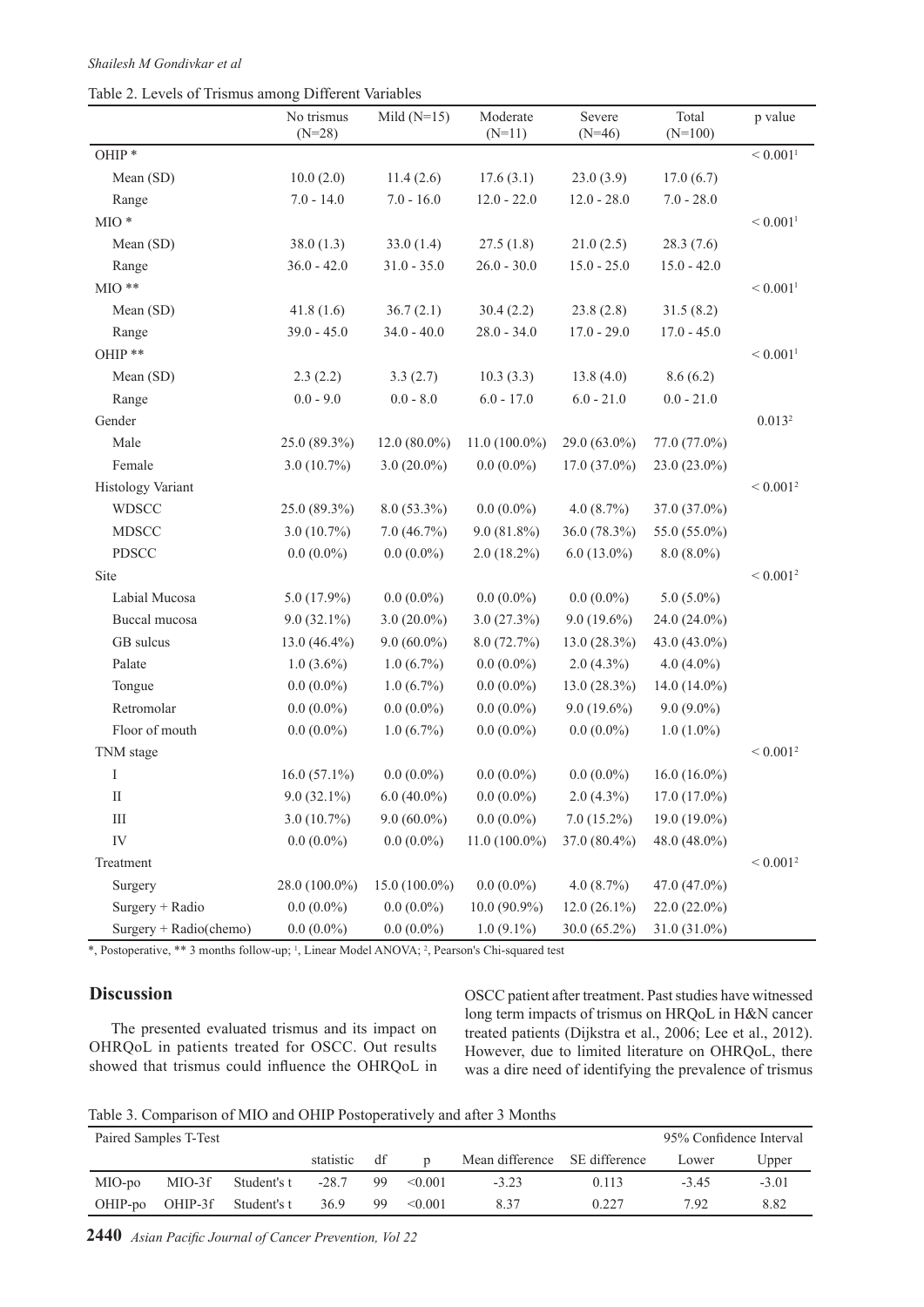

Figure 2. Correlation of OHIP Score and Mouth Opening (3 Months Follow-up)

and its impact on OHRQoL in OSCC patients. In the present study, we have used criteria for trismus put forward by Dijkstra et al., (2006) as it is widely accepted and considered as a gold standard (Louise Kent et al., 2008; Scott et al., 2011; Pauli et al., 2013). At the end of treatment, a reduction in MIO was reported in all patients, which is in accordance with the previous studies (Wetzels et al., 2014; Galitis et al., 2017). In the present study, the prevalence of trismus was highest (72%) at post-treatment, and then declined to 62% at 3 months follow-up. Recent studies documented post-treatment trismus incidence rates of 28% and 44% in H&N cancer patients (Wetzels et al., 2014; Steiner et al., 2015). However, 33%, 42% and 79% post-treatment incidence rates were reported by other past studies (Johnson et al., 2010; Lee et al., 2012; Pauli et al., 2013). This indicates that the reported incidences

of trismus in patients with H&N cancer exhibits varied results. The prevalence of trismus reported in the present study is within the range reported in the literature.

OSCC patient in this study were treated with different treatment modalities. Overall, the patients treated for OSCC with various treatment modalities showed increased prevalence of trismus and deteriorated OHRQoL. However, combined treatment involving radiotherapy and chemotherapy is risk for development of trismus, thereby can affect OHQoL. In particular, those who received post-operative RT combined with CT demonstrated significantly increased trismus and worse OHRQoL. These patients due to radiation develops oral symptoms such as swallowing problems, taste alterations, sticky saliva, dry mouth, coarseness, and dental problems. (Galitis et al., 2017) Due these symptoms interfere with

Table 4. Mean MIO and OHIP Score in OSCC Treated Patients

|             | Surgery $(N=47)$ | Surgery + Radio ( $N=22$ ) | Surgery + Radio(chemo) $(N=31)$ | Total $(N=100)$ | p value      |
|-------------|------------------|----------------------------|---------------------------------|-----------------|--------------|
| MIO-po      |                  |                            |                                 |                 | ${}< 0.0012$ |
| Mean $(SD)$ | 35.1(4.7)        | 24.1(3.8)                  | 21.0(2.9)                       | 28.3(7.6)       |              |
| Range       | $22.0 - 42.0$    | $17.0 - 30.0$              | $15.0 - 26.0$                   | $15.0 - 42.0$   |              |
| OHIP-po     |                  |                            |                                 |                 | ${}< 0.0012$ |
| Mean $(SD)$ | 10.9(2.9)        | 19.5(3.8)                  | 24.5(2.5)                       | 17.0(6.7)       |              |
| Range       | $7.0 - 22.0$     | $12.0 - 27.0$              | $18.0 - 28.0$                   | $7.0 - 28.0$    |              |
| $MIO-3f$    |                  |                            |                                 |                 | ${}< 0.0012$ |
| Mean (SD)   | 38.9(4.7)        | 27.0(4.0)                  | 23.5(3.0)                       | 31.5(8.2)       |              |
| Range       | $25.0 - 45.0$    | $20.0 - 34.0$              | $17.0 - 29.0$                   | $17.0 - 45.0$   |              |
| OHIP-3f     |                  |                            |                                 |                 | ${}< 0.0012$ |
| Mean $(SD)$ | 3.1(2.8)         | 9.9(2.4)                   | 16.1(2.3)                       | 8.6(6.2)        |              |
| Range       | $0.0 - 12.0$     | $6.0 - 17.0$               | $11.0 - 21.0$                   | $0.0 - 21.0$    |              |

<sup>1</sup>, Pearson's Chi-squared test; <sup>2</sup>, Linear Model ANOVA

*Asian Pacific Journal of Cancer Prevention, Vol 22* **2441**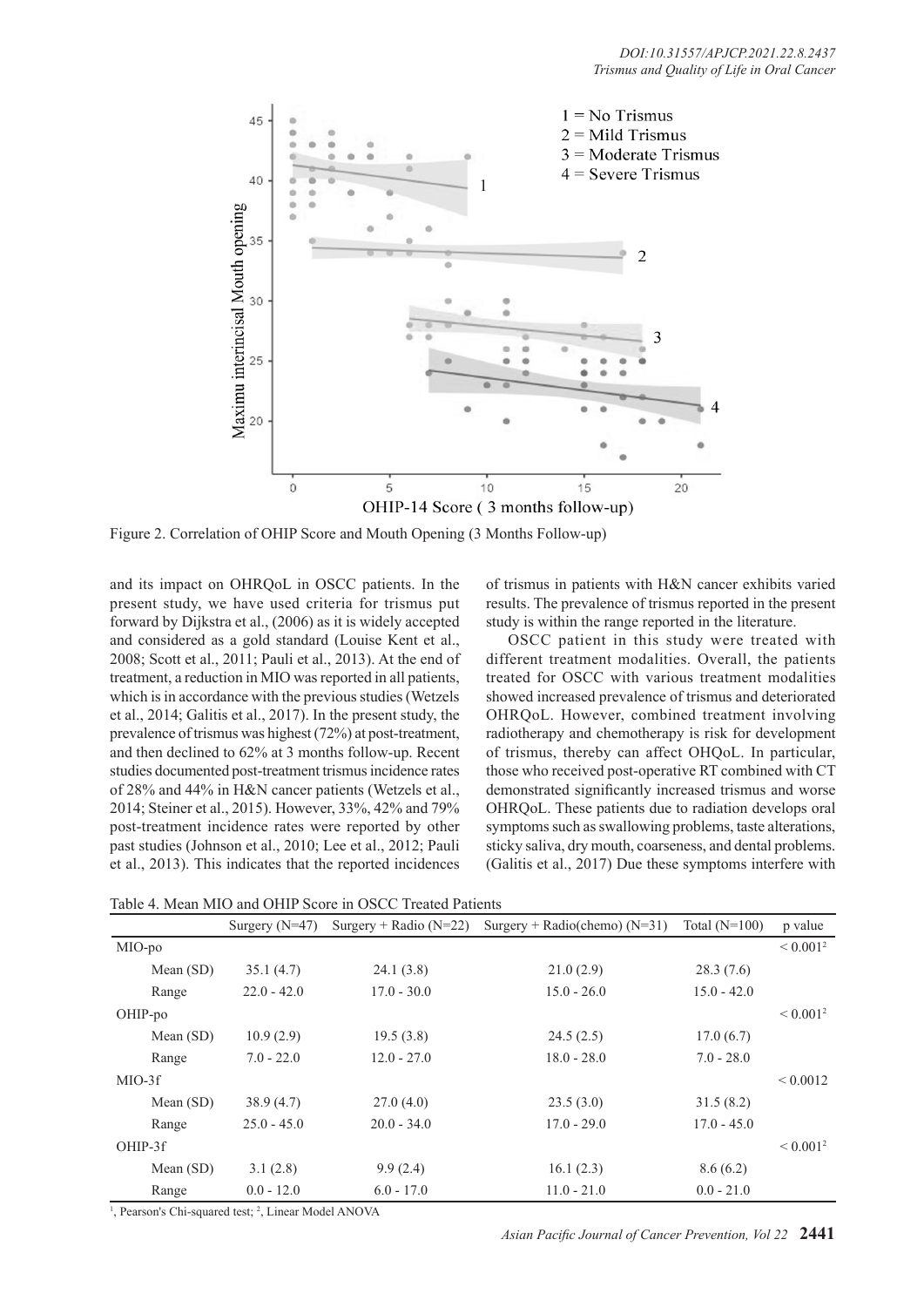| Table 5. Multiple Linear Regression Analysis for OHIP, Trismus and Characteristics of OSCC Patient (Postoperative |  |  |  |
|-------------------------------------------------------------------------------------------------------------------|--|--|--|
| Evaluation)                                                                                                       |  |  |  |

|                                    |           | 95% Confidence Interval |           |        |           | Stand.  | 95% Confidence Interval |           |        |
|------------------------------------|-----------|-------------------------|-----------|--------|-----------|---------|-------------------------|-----------|--------|
| Predictor                          | Estimate  | <b>SE</b>               | Lower     | Upper  | t         | p       | Estimate                | Lower     | Upper  |
| Intercept <sup>a</sup>             | 20.0943   | 7.213                   | 5.735     | 34.453 | 2.786     | 0.007   |                         |           |        |
| Mouth Opening                      | $-0.247$  | 0.188                   | $-0.622$  | 0.128  | $-1.3119$ | 0.193   | $-0.28088$              | $-0.7071$ | 0.1454 |
| Histology Variant:                 |           |                         |           |        |           |         |                         |           |        |
| MDSCC-WDSCC                        | 1.8124    | 1.471                   | $-1.117$  | 4.742  | 1.2318    | 0.222   | 0.26949                 | $-0.1661$ | 0.705  |
| PDSCC - WDSCC                      | $-0.3226$ | 1.782                   | $-3.87$   | 3.225  | $-0.181$  | 0.857   | $-0.04797$              | $-0.5755$ | 0.4795 |
| Site-Cat:                          |           |                         |           |        |           |         |                         |           |        |
| Labial Mucosa - Buccal mucosa      | $-1.8698$ | 1.237                   | $-4.333$  | 0.593  | $-1.5112$ | 0.135   | $-0.27801$              | $-0.6443$ | 0.0882 |
| GB sulcus - Buccal mucosa          | 0.0336    | 0.68                    | $-1.319$  | 1.387  | 0.0495    | 0.961   | 0.005                   | $-0.1962$ | 0.2062 |
| Palate – Buccal mucosa             | $-1.2579$ | 1.293                   | $-3.832$  | 1.316  | $-0.9728$ | 0.334   | $-0.18703$              | $-0.5698$ | 0.1957 |
| Tongue - Buccal mucosa             | 0.3125    | 1.033                   | $-1.744$  | 2.368  | 0.3026    | 0.763   | 0.04646                 | $-0.2592$ | 0.3522 |
| Retromolar - Buccal mucosa         | 1.0165    | 1.292                   | $-1.555$  | 3.588  | 0.787     | 0.434   | 0.15114                 | $-0.2312$ | 0.5335 |
| Floor of mouth – Buccal mucosa     | 0.581     | 2.664                   | $-4.722$  | 5.884  | 0.2181    | 0.828   | 0.08638                 | $-0.7021$ | 0.8749 |
| TNM stage:                         |           |                         |           |        |           |         |                         |           |        |
| $II-I$                             | $-0.7184$ | 0.931                   | $-2.572$  | 1.135  | $-0.7716$ | 0.443   | $-0.10682$              | $-0.3824$ | 0.1688 |
| $III - I$                          | $-2.3795$ | 1.711                   | $-5.785$  | 1.027  | $-1.3908$ | 0.168   | $-0.3538$               | $-0.8602$ | 0.1526 |
| $IV-I$                             | $-0.5055$ | 2.451                   | $-5.386$  | 4.375  | $-0.2062$ | 0.837   | $-0.07517$              | $-0.8008$ | 0.6504 |
| Treatment:                         |           |                         |           |        |           |         |                         |           |        |
| $Surgery + Radio - Surgery$        | 3.8816    | 1.88                    | 0.139     | 7.624  | 2.0648    | 0.042   | 0.57715                 | 0.0207    | 1.1336 |
| $Surgery + Radio(chemo) - Surgery$ | 6.5671    | 1.846                   | 2.891     | 10.243 | 3.5569    | < 0.001 | 0.97645                 | 0.4299    | 1.523  |
| Gender:                            |           |                         |           |        |           |         |                         |           |        |
| Female - Male                      | $-0.8462$ | 0.644                   | $-2.128$  | 0.435  | $-1.3146$ | 0.192   | $-0.12582$              | $-0.3164$ | 0.0647 |
| Trismus                            |           |                         |           |        |           |         |                         |           |        |
| $Mid - No$ trismus                 | $-0.1503$ | 1.272                   | $-2.683$  | 2.382  | $-0.1182$ | 0.906   | $-0.02235$              | $-0.3989$ | 0.3542 |
| Moderate – No trismus              | $-4.83$   | 2.671                   | $-10.147$ | 0.487  | $-1.8085$ | 0.074   | $-0.71816$              | $-1.5087$ | 0.0724 |
| Severe – No trismus                | $-3.834$  | 2.884                   | $-9.575$  | 1.908  | $-1.3294$ | 0.188   | $-0.57006$              | $-1.4237$ | 0.2836 |

<sup>a</sup>, Represents reference level

daily activities resulting in poor OHQoL. Hence, utmost attention should be given in future studies to improve OHRQoL in such patients.

The resultant improvement in mean MIO at 3 months follow-up after oncological treatment was noticed to be highest in patients treated by surgery alone as compared to those who received primary surgery and adjuvant RT and/or CRT. Suppression of tissue regenerative and repair capacity due to radiotherapy and chemotherapy could be the reason for delayed or negative response in improvement of mouth opening. Loorents et al. Loorents et al., (2016) reported gradual improvement in mouth opening at 3 months to one year after completed RT in patients with H&N cancer. However, et al., (2014) did not observed any improvement of MIO one year after post-operative RT. The observations of the present study supports the noted declined prevalence rate of trismus from 72% at post-treatment to 62% at 3 months follow-up. These results could be attributed to the fact that 47% patients were treated by surgery without adjuvant RT or CRT in the present study. Moreover, few patients had mild trismus at the end of treatment that might have shown improvement in MIO at 3 months follow-up. However, reasons such as buccal mucosa as the second most common site, early stage, young age etc. cannot be ruled out as possible factor for post-operative improvement of in

trismus. All these factors together might have contributed to early recovery of MIO in some patients. However, to get better insight into this perspective future focused studies are warranted.

Numerous QoL instruments are available in the literature to assess HRQoL in OSCC patients (Chandu et al., 2006; Carranza et al., 2008). However, because of the functional and anatomy distinctness of the oral cavity, it is advisable to use specific OHRQoL tools, which are more sensitive to evaluate impacts of oral condition on day-to-day activities. In the present study, OHIP-14 was used to assess OHRQoL due to its worldwide acceptability, reliability, sensitivity to change and adequate cross-cultural consistency (Montero-Martin et al., 2009; Rana et al., 2015).

The results of the present study demonstrated higher overall OHIP-14 scores indicating significantly worse OHRQoL in patients with trismus than non-trismus patients at the end of treatment and at 3 months follow-up. This is in agreement with the two recent studies, which has used same instrument for OHRQoL assessment (Barrios et al., 2015; Indrapriyadharshini et al., 2017). Majority of the patients reported difficulty in eating that could be related to the previous reports of difficulty in chewing and swallowing in patients treated for oral and oropharygeal cancer (Biazevic et al., 2010; Dwivedi et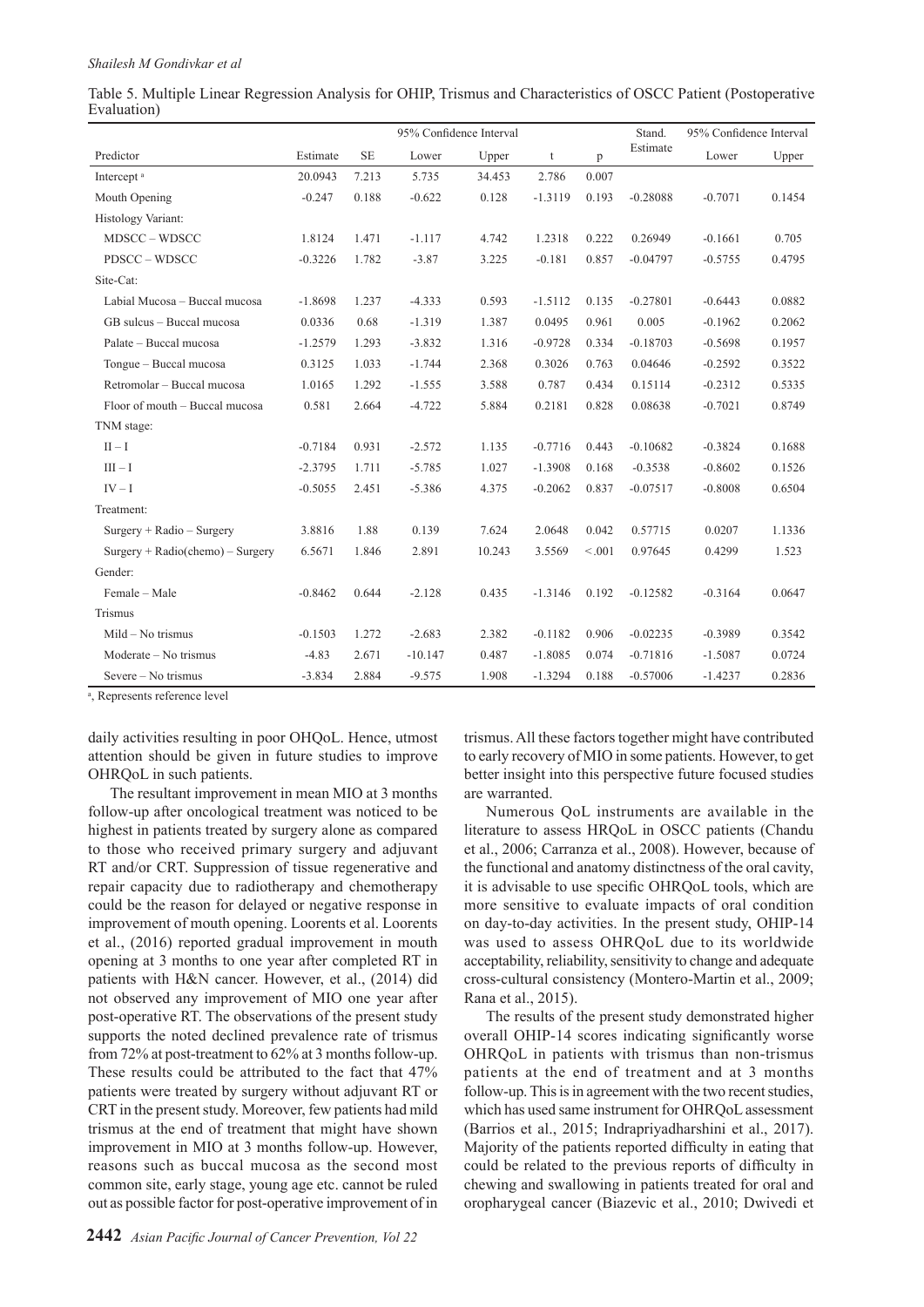al., 2012) We believe that the observed impairments in the present study are partially in accordance with the prevalence of trismus. For better understanding of this aspect, we have also assessed and compared the effects of trismus on OHRQoL as per the degree of severity of the trismus. It was observed that a significant number of patients with severe trismus exhibited higher overall OHIP-14 scores than those with moderate and mild trismus in the decreasing order, indicating significantly worse OHRQoL in patients with severe trismus. These observations related to trismus and impacts on OHRQoL are similar at end of treatment and 3-months follow-up category. Past studies advocated trismus as an important and independent risk factor for impairment of HRQoL and recommended necessity of support to oral structures in order to prevent/manage trismus in H&N cancer patients (Lee et al., 2012; Pauli et al., 2013; Wetzels et al., 2014; Steiner et al., 2015). In agreement with this, present study demonstrated that OHRQoL corresponds with the degree of trismus, and clinical judgment and early institution of preventive rehabilitation approaches would help in limiting the post-treatment trismus and improving the OHRQoL in OSCC patients.

The main strength of the present study is the quantification of MIO in millimetres rather than simple binary measurements (presence and absence). This allowed us to define patients as per degree of trismus and to perform a more comprehensive analysis. In addition, due to prospective nature of the study, a stable analysis of MIO and OHRQoL changes over the period was performed. In the present study, we have eliminated the important confounding factor related to heterogeneity in the type of H&N cancer by restricting inclusion of patients to only OSCC.

Due to generic nature of the OHRQoL instrument, the possibility of impact of other oral conditions that are present concomitantly with the OSCC (before and after treatment) cannot be ruled out. Therefore, OHRQoL could have assessed using OC-specific OHRQoL measure and should be included in future studies. However, as generic measures are conceptually broader, it covers larger aspects of patients' health. In the present study, no precise data were available regarding use of physiotherapy regimens in patients with trismus. Therefore, the present study could not evaluate the effects of physiotherapy on MIO. In addition, the follow-up included in the present study is short which did not allow us to assess further progression or remission of trismus and long-term impacts of trismus on OHRQoL. With the period of molecular remodelling in repair and regeneration in mind, we believe that 3-month period is ideal to judge the future impact of trismus. However, future prospective studies with longer duration with multiple time point analysis of parameters are warranted to have better insight. Few patients had trismus prior to start of oncological treatment. This might have contributed a bit too increased prevalence of post-treatment trismus noted in the present study. The findings of the present study should be interpreted with caution as the results obtained might not be generalizable to other parts of the world where tongue or floor of mouth are common sites for OSCC and trismus can be rarely

present.

In conclusion, present study extends previous research and helps to fill the knowledge gap about the trismus prevalence and its impact on OHRQoL in patients treated for OSCC with various treatment modalities. The higher prevalence of post-treatment trismus and lower remission at 3 months follow-up was evident in patients treated with post-operative RT/CRT. The noteworthy finding of present study was that with the advancing degree of trismus we observed an increase in worsening of the OHRQoL. The observations of this study demands that clinicians and caregivers should identify OSCC patients who are at high risk for developing trismus while planning management strategies for them. To authenticate the findings, multi-centric cohort studies on larger sample size and long duration follow-up are warranted. Moreover, future prospective studies using physiotherapy regimes and newer/modified treatment approaches for prevention/ treatment of trismus in order to improve OHRQoL of OSCC survivors are recommended.

## **Author Contribution Statement**

The Study was designed and conceived by SG, AG, SS and SD. BS, AM, RG and AS analyzed the data. GS and MY wrote the manuscript. SP and RG guided the execution of the study and revised the paper. All authors read and approved the final version of this manuscript.

## **Acknowledgements**

We thank all the participants for their contribution and participation.

#### *Ethics approval and consent to participate*

Institutional ethics committee approval and informed consent was obtained.

## **References**

- Barrios R, Bravo M, Gil-Montoya JA, et al (2015). Oral and general health-related quality of life in patients treated for oral cancer compared to control group. *Health Qual Life Outcomes*, **13**.
- Bensadoun RJ, Riesenbeck D, Lockhart PB, et al (2010). A systematic review of trismus induced by cancer therapies in head and neck cancer patients. *Support Care Cancer*, **18**, 1033–8.
- Biazevic MGH, Antunes JLF, Togni J, et al (2010). Survival and quality of life of patients with oral and oropharyngeal cancer at 1-year follow-up of tumor resection. *J Appl Oral Sci*, **18**, 279–84.
- Carranza ET, Cossío PI, Guisado JMH, Aumente EH, Pérez JLG (2008). Assessment of quality of life in oral cancer. *Med Oral Patol Oral Cir Bucal*, **13**, E735-41.
- Chandu A, Smith ACH, Rogers SN (2006). Health-related quality of life in oral cancer: A review. *J Oral Maxillofac Surg*, **64**, 495–502.
- Dijkstra PU, Huisman PM, Roodenburg JLN (2006). Criteria for trismus in head and neck oncology. *Int J Oral Maxillofac Surg*, **35**, 337–42.
- Dwivedi RC, Chisholm EJ, Khan AS, et al (2012). An exploratory study of the inXuence of clinico-demographic

*Asian Pacific Journal of Cancer Prevention, Vol 22* **2443**